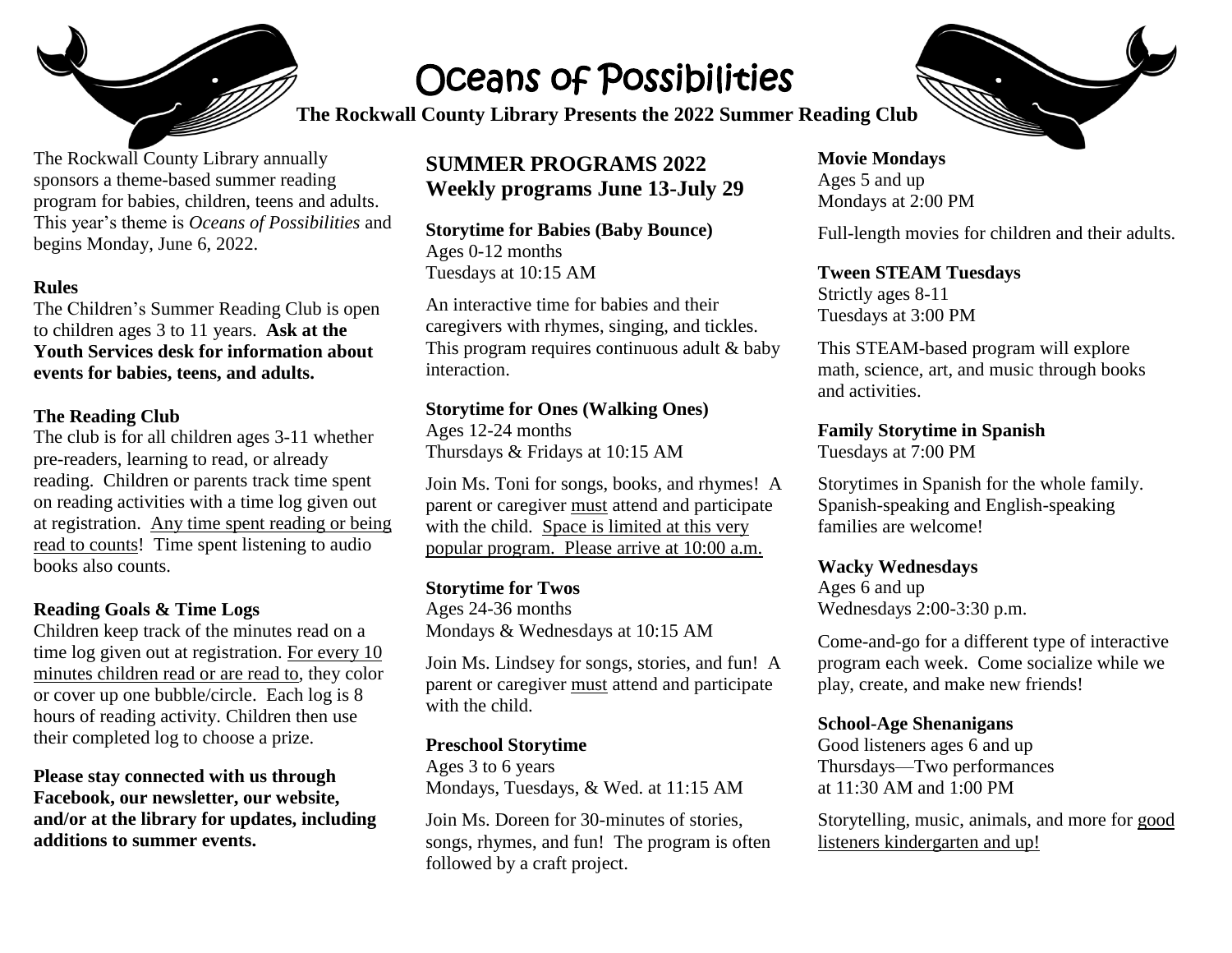| <b>SUNDAY</b>                                                    | <b>MONDAY</b>                                                                                               | <b>TUESDAY</b>                                                                                             | <b>WEDNESDAY</b>                                                                   | <b>THURSDAY</b>                                                                                                                                               | <b>FRIDAY</b>                                            | <b>SATURDAY</b> |
|------------------------------------------------------------------|-------------------------------------------------------------------------------------------------------------|------------------------------------------------------------------------------------------------------------|------------------------------------------------------------------------------------|---------------------------------------------------------------------------------------------------------------------------------------------------------------|----------------------------------------------------------|-----------------|
| <b>See front</b><br>page for<br>important<br>program<br>details. | Day cares and<br>school groups<br>must contact the<br>children's<br>librarian prior to<br>attending events. | ST=Story Time                                                                                              | June 1<br><b>Questions??</b><br>Call the Youth<br>Services desk at<br>972-204-7740 | June 2                                                                                                                                                        | June 3                                                   | June 4          |
| June 5<br><b>LIBRARY</b><br><b>CLOSED</b>                        | June 6<br>SRC begins at<br>10:00 AM                                                                         | June 7                                                                                                     | June 8                                                                             | June 9                                                                                                                                                        | <b>June 10</b>                                           | June 11         |
| <b>June 12</b><br><b>LIBRARY</b><br><b>CLOSED</b>                | <b>June 13</b><br>Twos ST 10:15<br>Pre-K ST 11:15<br>Movie 2:00 PM<br><b>Encanto</b><br>PG, 102 minutes     | June 14<br>Baby ST 10:15<br>Pre-K ST 11:15<br><b>Tween STEAM</b><br>Family ST in<br>Spanish 7:00 PM        | June 15<br>Twos ST 10:15<br>Pre-K ST 11:15<br>Wacky Wednesday                      | <b>June 16</b><br>Walking Ones ST<br>10:15-Limited spots<br>School-age 11:30<br>School-age 1:00<br>See back page for<br>program details.<br>PJ Family ST 7:00 | <b>June 17</b><br>Walking Ones ST<br>10:15-Limited spots | <b>June 18</b>  |
| June 19<br><b>LIBRARY</b><br><b>CLOSED</b>                       | June 20<br><b>CLOSED</b>                                                                                    | <b>June 21</b><br>Baby ST 10:15<br>Pre-K ST 11:15<br><b>Tween STEAM</b><br>Family ST in<br>Spanish 7:00 PM | June 22<br>Twos ST 10:15<br>Pre-K ST 11:15<br>Wacky Wednesday                      | June 23<br>Walking Ones ST<br>10:15-Limited spots<br>School-age 11:30<br>School-age 1:00<br>See back page for<br>program details.                             | <b>June 24</b><br>Walking Ones ST<br>10:15-Limited spots | <b>June 25</b>  |
| June 26<br><b>LIBRARY</b><br><b>CLOSED</b>                       | June 27<br>Twos ST 10:15<br>Pre-K ST 11:15<br>Movie 2:00 PM<br>Luca<br>PG, 95 minutes                       | <b>June 28</b><br>Baby ST 10:15<br>Pre-K ST 11:15<br>Tween STEAM<br>Family ST in<br>Spanish 7:00 PM        | June 29<br>Twos ST 10:15<br>Pre-K ST 11:15<br>Wacky Wednesday                      | June 30<br>Walking Ones ST<br>10:15-Limited spots<br>School-age 11:30<br>School-age 1:00<br>See back page for<br>program details.                             | July 1<br>Walking Ones ST<br>10:15-Limited spots         | July 2          |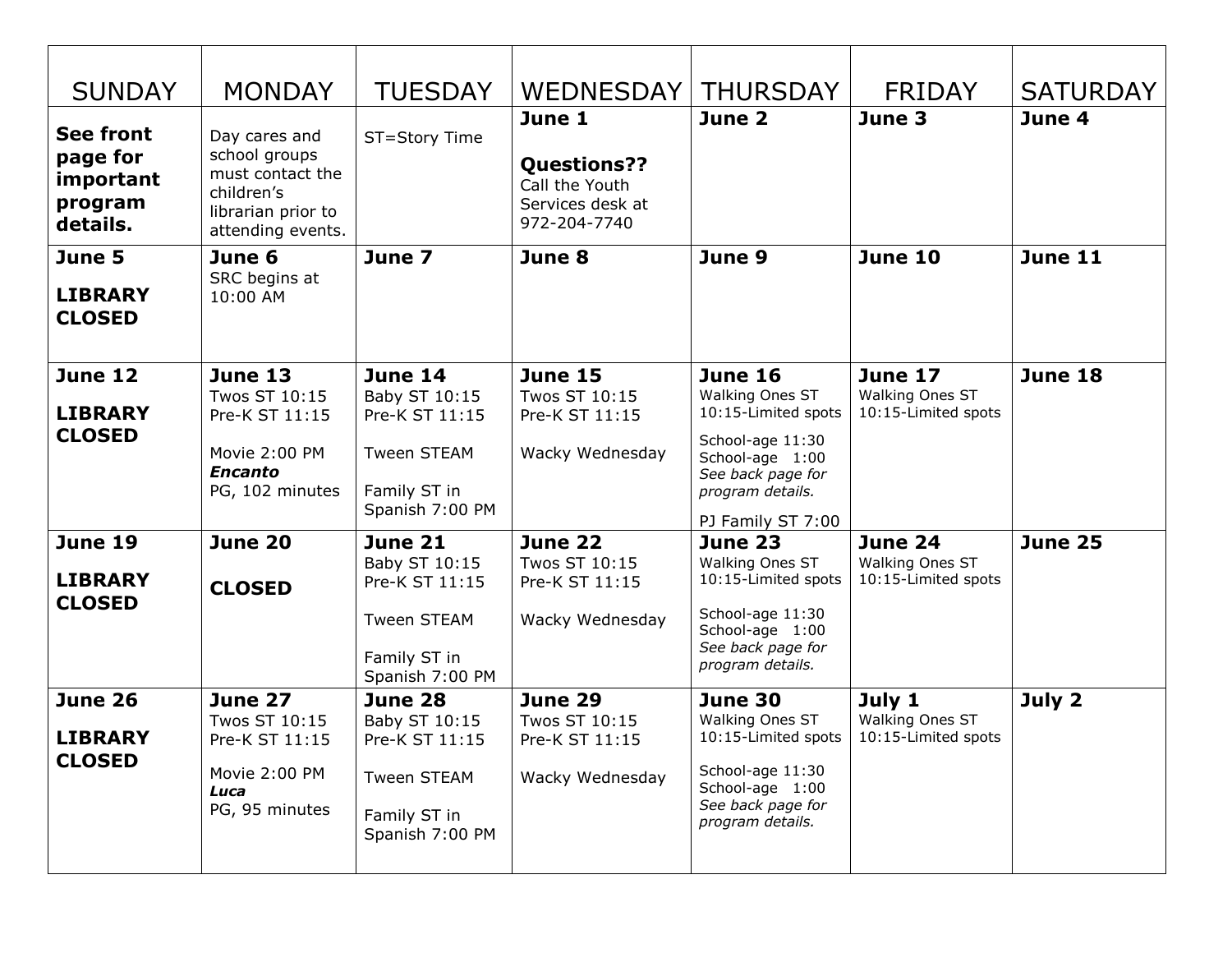| <b>SUNDAY</b>                                     | <b>MONDAY</b>                                                                                                             | <b>TUESDAY</b>                                                                                      | <b>WEDNESDAY</b>                                                     | <b>THURSDAY</b>                                                                                                                                        | <b>FRIDAY</b>                                            | <b>SATURDAY</b>                                                                        |
|---------------------------------------------------|---------------------------------------------------------------------------------------------------------------------------|-----------------------------------------------------------------------------------------------------|----------------------------------------------------------------------|--------------------------------------------------------------------------------------------------------------------------------------------------------|----------------------------------------------------------|----------------------------------------------------------------------------------------|
| July 3<br><b>LIBRARY</b><br><b>CLOSED</b>         | July 4<br><b>LIBRARY</b><br><b>CLOSED</b>                                                                                 | July 5<br>Baby ST 10:15<br>Pre-K ST 11:15<br><b>Tween STEAM</b><br>Family ST in<br>Spanish 7:00 PM  | July 6<br>Twos ST 10:15<br>Pre-K ST 11:15<br>Wacky Wednesday         | July 7<br>Walking Ones ST<br>10:15-Limited spots<br>School-age 11:30<br>School-age 1:00<br>See back page for<br>program details.                       | July 8<br>Walking Ones ST<br>10:15-Limited spots         | July 9                                                                                 |
| <b>July 10</b><br><b>LIBRARY</b><br><b>CLOSED</b> | <b>July 11</b><br>Twos ST 10:15<br>Pre-K ST 11:15<br>Movie 2:00 PM<br><b>Turning Red</b><br>PG, 100 minutes               | July 12<br>Baby ST 10:15<br>Pre-K ST 11:15<br><b>Tween STEAM</b><br>Family ST in<br>Spanish 7:00 PM | <b>July 13</b><br>Twos ST 10:15<br>Pre-K ST 11:15<br>Wacky Wednesday | <b>July 14</b><br>Walking Ones ST<br>10:15-Limited spots<br>School-age 11:30<br>School-age 1:00<br>See back page for<br>program details.               | <b>July 15</b><br>Walking Ones ST<br>10:15-Limited spots | <b>July 16</b>                                                                         |
| <b>July 17</b><br><b>LIBRARY</b><br><b>CLOSED</b> | July 18<br>Twos ST 10:15<br>Pre-K ST 11:15<br>Movie 2:00 PM<br><b>The Mitchells vs</b><br>the Machines<br>PG, 109 minutes | July 19<br>Baby ST 10:15<br>Pre-K ST 11:15<br><b>Tween STEAM</b><br>Family ST in<br>Spanish 7:00 PM | July 20<br>Twos ST 10:15<br>Pre-K ST 11:15<br>Wacky Wednesday        | July 21<br>Walking Ones ST<br>10:15-Limited spots<br>School-age 11:30<br>School-age 1:00<br>See back page for<br>program details.<br>PJ Family ST 7:00 | July 22<br>Walking Ones ST<br>10:15-Limited spots        | July 23<br>Last day to<br>register for the<br>children's<br>summer reading<br>program. |
| July 24<br><b>LIBRARY</b><br><b>CLOSED</b>        | July 25<br>Twos ST 10:15<br>Pre-K ST 11:15<br>Movie 2:00 PM<br>Sing 2<br>PG, 98 minutes                                   | July 26<br>Baby ST 10:15<br>Pre-K ST 11:15<br><b>Tween STEAM</b><br>Family ST in<br>Spanish 7:00 PM | July 27<br>Twos ST 10:15<br>Pre-K ST 11:15<br>Wacky Wednesday        | July 28<br>Walking Ones ST<br>10:15-Limited spots<br>School-age 11:30<br>School-age 1:00<br>See back page for<br>program details.                      | July 29<br>Walking Ones ST<br>10:15-Limited spots        | July 30                                                                                |
| <b>July 31</b><br><b>LIBRARY</b><br><b>CLOSED</b> | <b>August 1</b><br><b>Questions??</b><br>Call the Youth<br>Services desk at<br>972-204-7740                               | <b>August 2</b>                                                                                     | <b>August 3</b>                                                      | <b>August 4</b>                                                                                                                                        | <b>August 5</b>                                          | <b>August 6</b><br>Last day to<br>turn in logs<br>for prizes.                          |